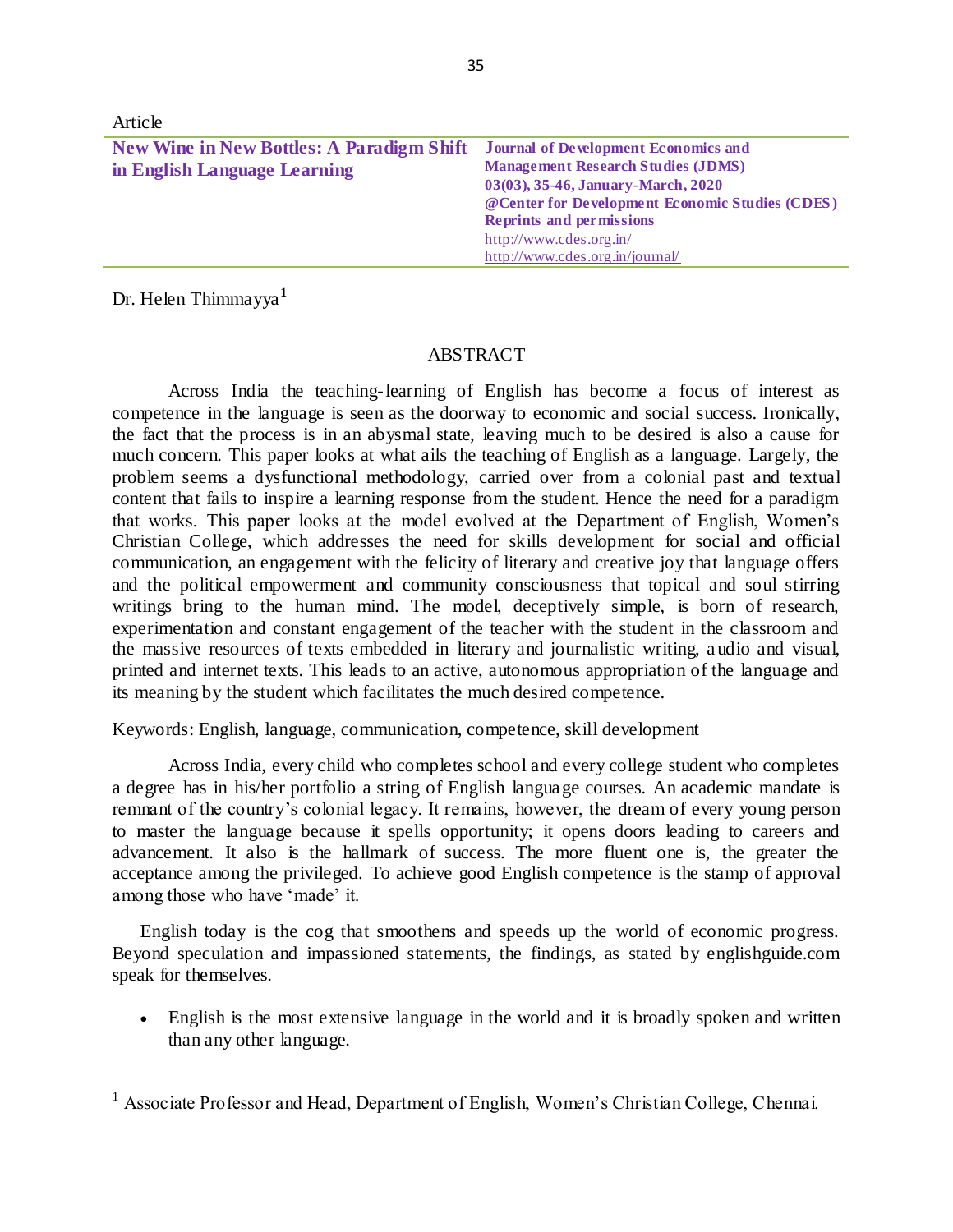- Three-quarters of the world's email, telexes and cables are based in English.
- More than half of the world's technical and scientific periodicals are published in English
- English is the medium for 80 percent of the information stored in the world's computers.
- Through the global influence of native English speakers in cinema, music, broadcasting, science, and the Internet in recent decades, English is now the most widely learned second language in the world.

Further, English has the largest number of users on the internet and the highest volume of information disseminated and this emphasizes its premier status as the language that has the greatest economic power.

English is the language of privilege and economic power. The promise held out is blindingly brilliant. The fact is, however, that this tantalizing prospect is just a mirage. English proficiency remains the prerogative of an elite minority. Even a functional use of correct English for access to higher education, careers and upward mobility is a stretch for the majority of India's masses streaming out of educational institutions. It is imperative to affirm, at this point, that English need not be put on a pedestal or given the highest priority to the detriment of the native languages of the speakers. That will never happen, given the conscious pride and love with which one cherishes the mother tongue. But skills in English are the medium to transport one's knowledge to the world of business and industry. Ask the academicians, the bureaucrats and the industry/business/corporate employers, they wax eloquent on the subject.

One must seek the causes for the failure of English language learning among the great majority of students, who ironically enough, pass their school English exams with stunning scores. The reason is simple - irrelevant content and unrealistic methodology. Literature that involves a context, clime, history and culture that are far removed from the average Indian child's reality, incomprehensible sentences that are committed like hieroglyphics to memory and reproduced in exam papers without leaving a trace of relevance in the student's mind. Teaching that makes grammar a string of definitions to be memorized and often resorts to teaching of English language lessons almost completely with the use of the regional language. It is no wonder that the language remains a mystery, literally Latin and Greek.

The whole question of language acquisition needs to be examined. Can a person learn a language like a person trying to learn calculus or biochemistry without any foundation? That is a desperate half-baked memorizing of symbols and unconnected processes that is hardly edifying to the scholar? Language has to be learnt, by immersion: an atmosphere where language falls on one's ears sometimes directly, sometimes unwittingly by just being there and the mind quickly breaking it down into meaning. In this process, words and structures are imbibed voraciously by the mind. Then, this knowledge is retrieved when the occasion demands production of words and sentences to communicate a need or an idea. The richer the language environme nt in which one is immersed, the higher the degree of language acquisition. Needless to say, if the individual grapple with the written page, in other words, becomes a reader, it is like the parched earth that soaks up an incessant pouring down of words and meanings and structures.

Debunking is never really the way forward. Presenting options and solutions is. And, therefore, I would like to share the WCC model for learning of English – language and literature.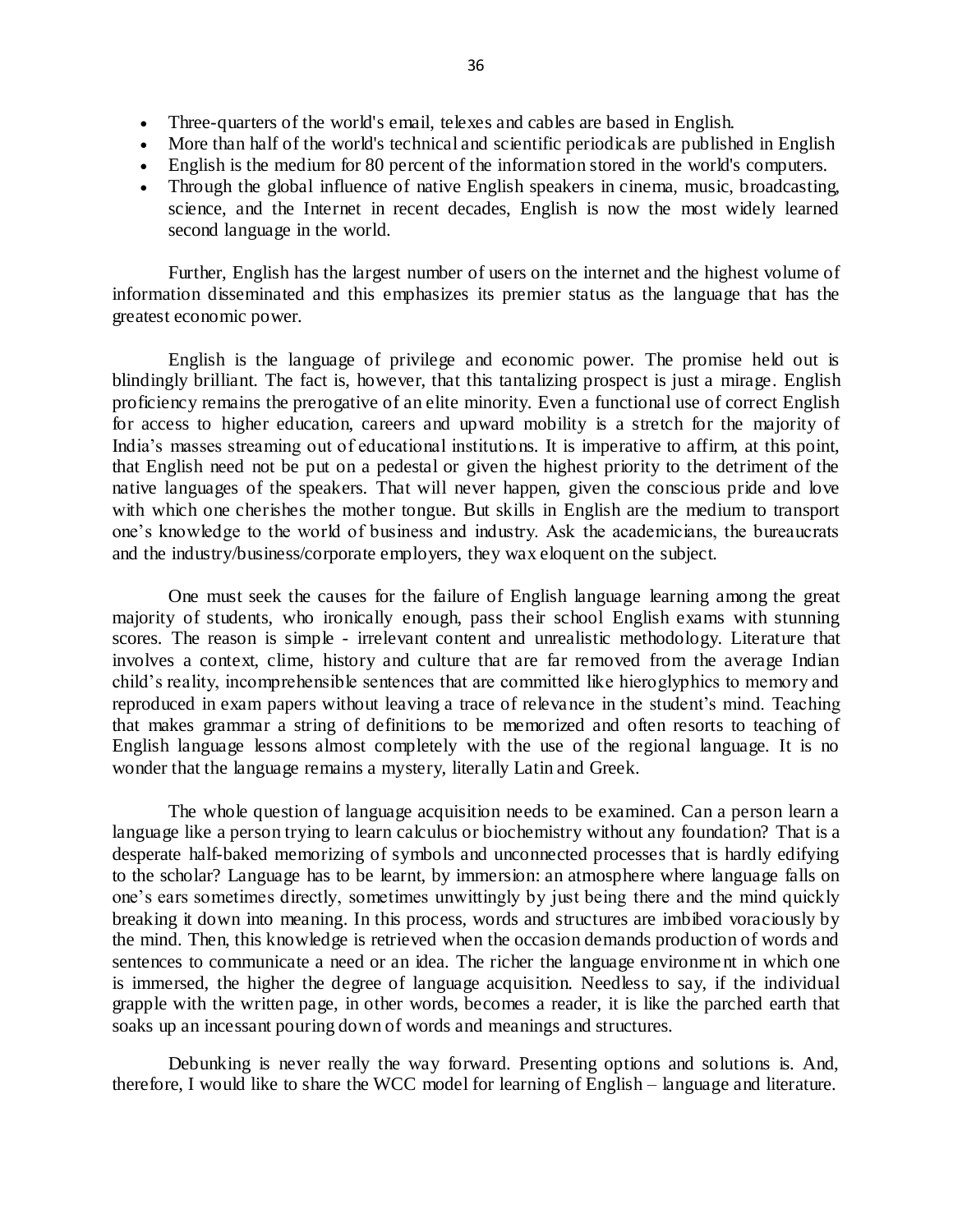A good teacher is ever in the process of research and experimentation in her teaching. What works, what doesn't? What are the ability, interest and need of the student? These constantly shape the communication process of the committed teacher. In Women's Christian College, the English Department has pondered on, trained, researched, developed strategies and evolved certain modules of English Language teaching that have proved by and large effective. In this our initial trainers were the former CIEFEL, now EFLU faculty of Hyderabad. In recent years, we have taken up research projects in English language teaching-learning in collaboration with the Karadi Path Educational Company that has been taking hundreds of schools across the country by storm and won international accolades for their programme and efforts. We have personally studied the impact of their immersion methodology of English language learning in rural districts and tribal belts in Telengana and Karrnatka. These have reiterated our own experiments in the teaching of English over the last few decades.

What should be the outcomes of English language learning? What does English have to offer?

First, essential communication needs are to be met to equip the college student.

Social communication

Career/workplace communication

Leadership communication – presenting reports, making a presentation

Academic writing skills, including those for research along with critical thinking and argumentative skills

The Foundation English or General English programme grounds the students in these skills. The students are, in the first place, assessed and placed in the level of language learning they specifically need – Fundamental, Basic, Intermediate and Advanced. The language skills offered through exercises, games and, in general, praxis, are pitched at the level of each group's needs.(Samples taken from exam question papers are attached at the end of this paper to give an idea of how the exercises are designed and pitched). If the student reaches a level of proficiency at her level, she can move to the next in the following semester. Here, the student learns to use the language in a real life context, from carrying on short conversations to asking for and giving directions from writing out messages to the craft of writing an essay. Students are given opportunities to learn how to perform well through mock interviews, group discussions, preparing CVs and writing out their Statement of Purpose.

The text is sourced from a variety of life contexts again. While the printed word is still hallowed and the teacher is loathe to oust it from its pedestal, there is a flurry of writing, a fair amount of good writing, in newspapers, magazines, blogs and other internet sources. Anything that offers scope for engaging with meaning is a text. An advertisement is a text. So too is a film frame. So, from a variety of media, the world that pulsates with excitement for the young student, to inspiring TED talks and trending blogs, any source can produce the text for learning. "Media texts are continually being produced and renewed. Media texts intend to engage people, to convey some kind of information and to produce reactions in their audiences. ….they can never be seen as passive. .. They are active in their capacity to produce meanings in the minds of the audience." (Burton, 45). Burton, quoting Barthes, offers a scholarly note on the liberation of the text from predefined meanings and drawing the reader into the active engagement of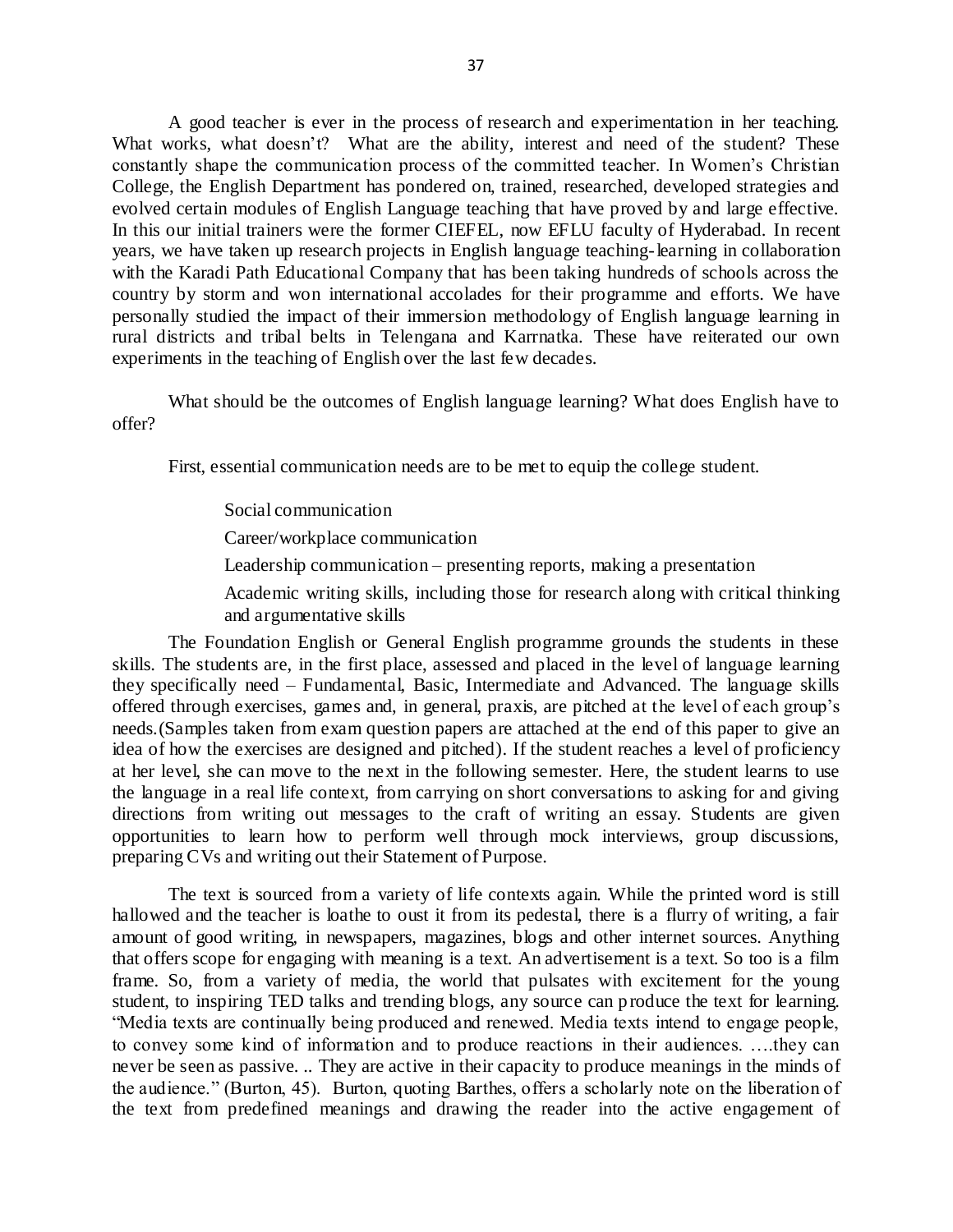generating meaning. "Barthes identifies a narrative feature of such texts – the hermeneutic code – which closes down the reader's ability to look for choices of meaning. Genre material with its strong conventions and assumptions about how it is to be understood fits this version. The writerly text is one in which conventions and predictability do not figure so boldly and the text may stimulate reflection and alternative meanings for the reader, who in effect, becomes a writer of meanings." (Burton, 48) This is the dynamic that should be implemented in the teachinglearning process. The teacher and the genre no longer hold knowledge and interpretation in his/her domain. The hitherto passive listener, the student, now takes control of the learning and appropriates its benefits. Burton phrases this delightfully. "The text is a kind of booty to be plundered by the reader. Meanings are there for the taking." (48). Translate this to the classroom and language learning now becomes an exciting journey of adventure.

A very important engaging with the language is critical thinking. To analyse, question, counter and negotiate are life skills. So, the language learning exercises challenge the students to analyse, to construct arguments, offer opinions if not solutions to problems. Debate and discussion, public speaking become a part of class activity, building students' confidence, concentration and communication. The students at Intermediate and advanced levels are further trained to write reports, reviews which are constructed on a researched background of reading.

With the Advanced Level students, the critical thinking skill is pitched at a higher level of complexity. Literature savants are familiar with the challenges that close reading of texts pose. Theories such as Structuralism and Deconstruction are a few of the approaches that Literature students employ to derive meaning. Barring the labels, any student of English language learns to apply effort to wrest the meaning of texts/communication and to evaluate it or even question/counter it. Jonathan Culler quotes Barbara Johnson to the effect that deconstruction is "a careful teasing out of warring forces of signification within the text." (Goring, Hawthorne, Miller. 172) The phrase is tantalizingly applicable to what a good teacher would want students to develop and enjoy as a skill. Quoting from the book, Johnson has further commented that, "If it is indeed the case that people approach literature with the desire to learn something about the world, and if it is indeed the case that the literary medium is not transparent, then a study of its non-transparency is crucial ..." (Goring, 172)

Language is the articulation of the human mind, indeed even, its soul. Beyond the merely functional, it appeals to and fulfills the aesthetic and cultural needs of the human being. Language spirits out the creative spark lurking within the human mind and draws him/her into a joyful dance of liberation. The teaching of the language has thus to delve into the finer aspects of language and poetry, descriptive landscapes with layers of meaning and beauty spilling over from literary devices. Writing short stories, terribly tiny tales and haiku pamper the aesthetic satisfaction the human mind demands. Short stories and poetry of established writers become a part of the language experience, from a perspective of appreciating the language and not from memorizing of the content.

The scope of this language programme is to extend its acquisition and use beyond the pages of books. Hence, language learning becomes multi- dimensional. Language through theatre leading to performance, through creating visual scripts for short films, through journalistic writing (which in the major class, culminates in the publishing of the campus newspaper) and through a portfolio of their creative writing.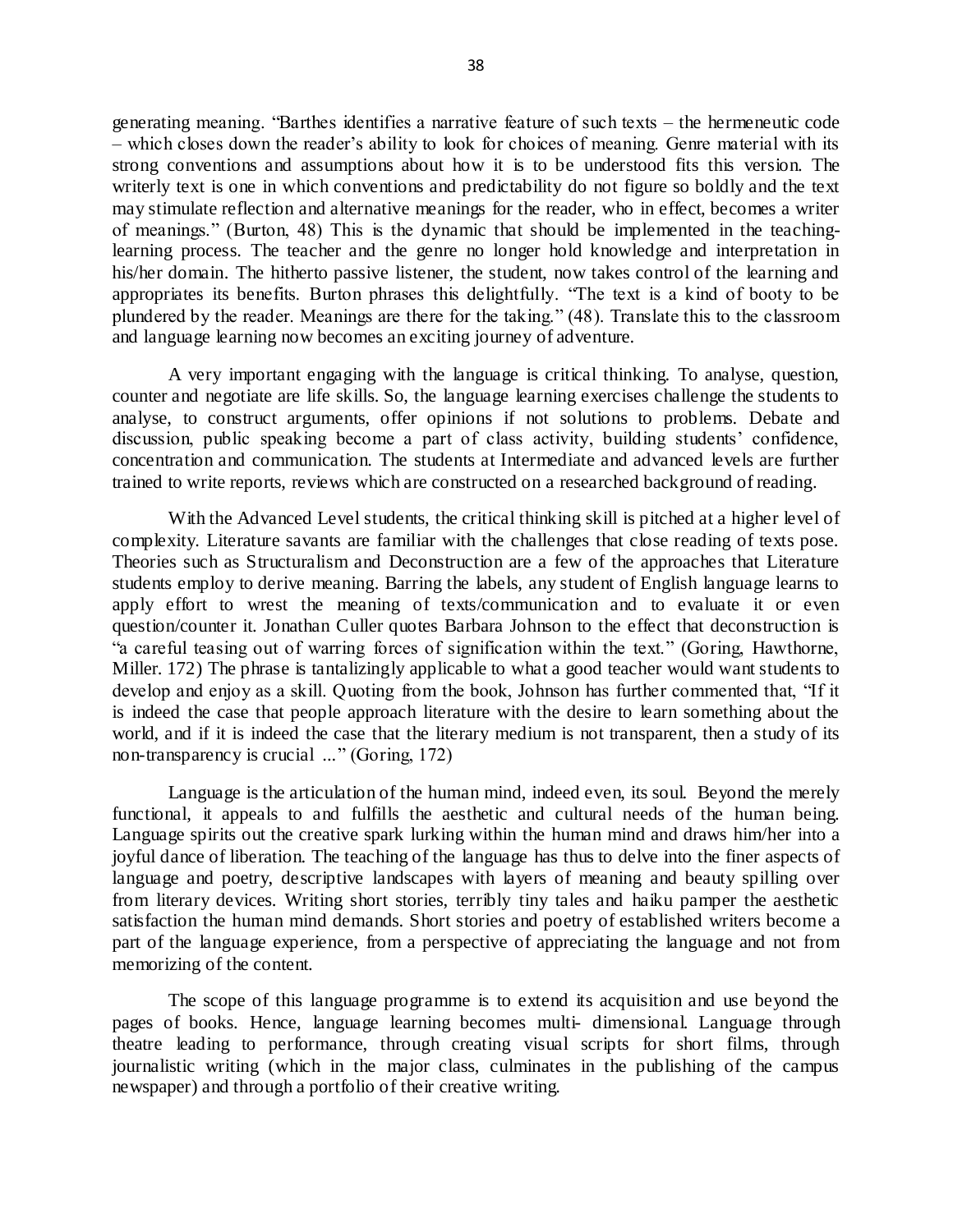The highest purpose of language is perhaps to express and retrieve the intrinsic human experience. The late  $20^{th}$  century and especially, in the  $21^{st}$ , has experienced a growing sense of dismay at the insularity that people have been walling themselves and their priorities, in. Individualism and commercialism have made alarming inroads into the sense of community and social consciousness that has held humanity or at least, groups of humanity together. Values have lost their definition in the drive to get ahead at all costs. Education, along with social mores, religion and family have failed to stem the tide and aggravated the situation instead. There is a dearth of role models. As far as the younger generation is concerned, the essays on leaders of yesteryears are the ghosts of centuries past – fragments of a time that is irrelevant to the current trends. So, reform has to move in, on a war footing, to infuse social sensitivity and integrity back into the classrooms. With a context and contemporaneity that students will identify with.

To this end, a course in Life Narratives was introduced into the Literature curriculum. This introduces the finest human minds, speaking on the expanse of the human condition with political and humanitarian issues at the centre. The writings in this particular course cover a range from Personal Transformation speeches such as Steve Jobs' Stanford Commencement Speech 2005, Obama's Speech delivered on the 50<sup>th</sup> Anniversary of the Selma Marches and Rowling's speech on The Fringe Benefits of Failure and the Importance of Imagination to ValsanThampu's Our Spiritual Journey, Leonardo di Caprio's Climate Summit speech at the UN. Also included are Travel Writings and Testimonies such as Malala Yousafzai's Nobel Peace Prize Acceptance Speech, 2014 and Elie Wiesel's The Perils of Indifference. To add the visual dimension biopics become text. Examples are Mary Kom and Theory of Everything.

The student sees the world laid out; dissects the issues at stake, debates contradicting points of view till he/she arrives at a position. The outcomes are a contemporary, global awareness of cultures, of the forces that shape, perhaps manipulate society, broadmindedness, a deeper sensitivity, more political preparedness and a training to express well thought out opinions.

This is the ultimate vision of these experiments with English language and literature teaching. A three- pronged approach. It is imperative, to equip students with English to make them more competitively placed for careers and more competent in career growth. Filling them with a sense of joy at the artistic, aesthetic pleasures that language can give, fueling their creativity, balancing the drive to make a living with making that life worth living. And hence imbibing them with a sense of social responsibility and a sense of community beyond the narrow confines of individual ambition is essential. To inspire a generation of sensitive thinkers and courageous leaders who will contribute to making the world a better place. The WCC model is making a difference and it is our hope that it will offer directions for a new paradigm in English teaching.

#### REFERENCES:

Burton, Graeme, "Media and Society; Critical Perspectives," Open University Press McGraw-Hill, Berkshire, 2005

Goring, Paul; Hawthorne, Jeremy; Mitchell, Domhnall, eds, "Studying Literature", Bloomsbury Publishing, London, 2010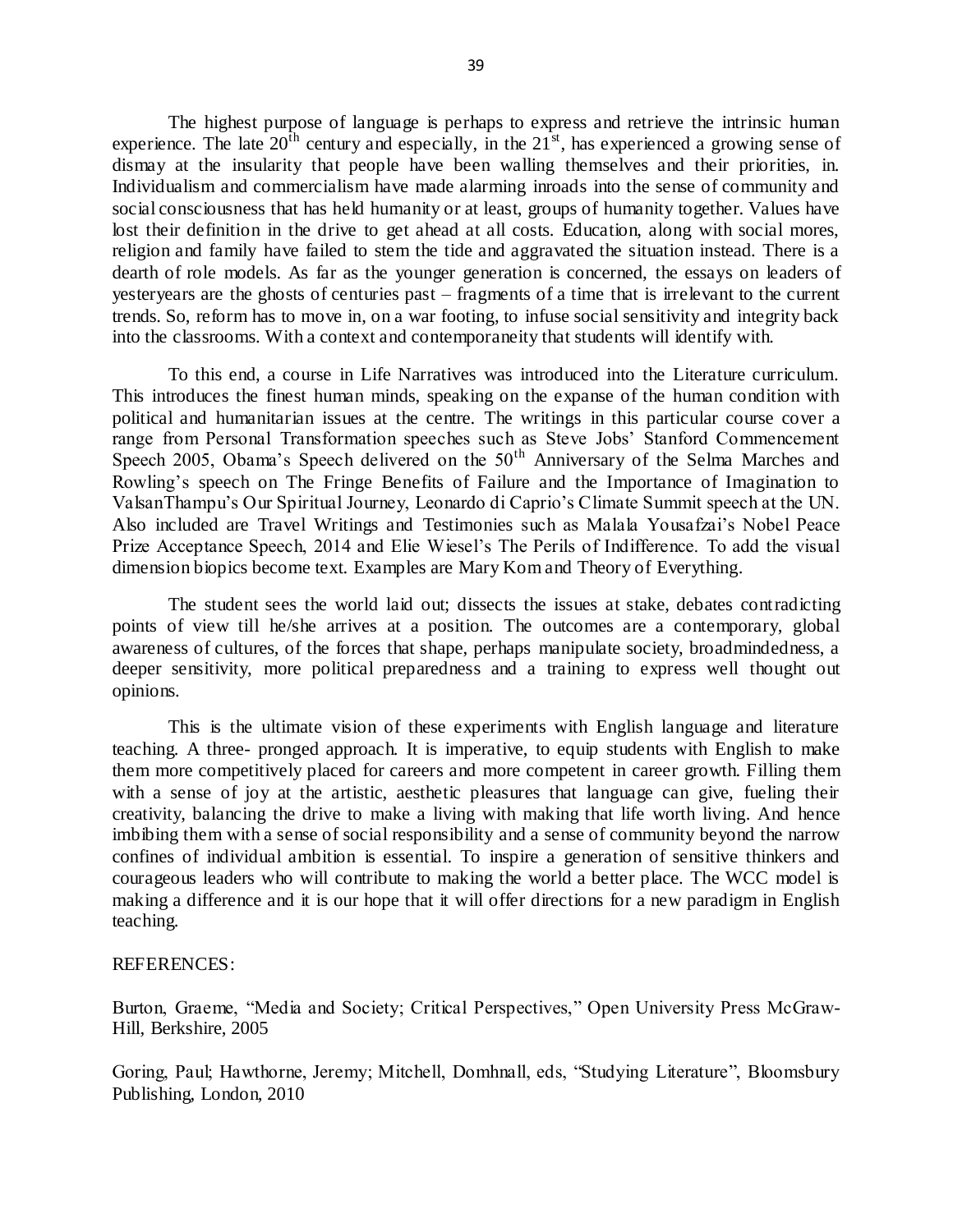### **Website**

[http://www.englishlanguageguide.com](http://www.englishlanguageguide.com/) April 7, 2019.

### **Exercise Samples**

ADVANCED LEVEL

### **Comprehension**

### **Kollukudipatti: The village that doesn't burst crackers on Diwali so the birds stay**

### **[A. Shrikumar](https://www.thehindu.com/profile/author/A-Shrikumar-532/)**

Some three decades ago, the village decided to stop bursting firecrackers

It's a nippy evening in Sivagangai. Dark clouds hover over the horizon and a brisk breeze brings a steady drizzle to the ochre-red earth. Off the Madurai-Karaikudi highway, our car trundles on to a dirt track flanked by paddy fields, leading to the village of Kollukudipatti. Soon, an archway with birds drawn on it announces we have reached Vettangudi Bird Sanctuary, confirmed by the cacophony of bird call that rents the air.

Spread over 38.40 hectares, Vettangudi is said to be the oldest bird sanctuary in southern [Tamil](https://www.thehindu.com/tag/204-81/tamil-nadu/?utm=bodytag)  [Nadu,](https://www.thehindu.com/tag/204-81/tamil-nadu/?utm=bodytag) and home to roughly 20 migrant varieties, ranging from the common storks, ibis, grebes, egrets, herons and cormorants to comparatively rarer ones such as the yellow wattle lapwing and lesser whistling duck.

So many birds might not have flocked here were it not for an unusual gesture on the part of the Kollukudipatti villagers.

Some three decades ago, the village decided to stop bursting firecrackers during Diwali. "We noticed chicks falling out of their nests disturbed by the loud sounds. We discussed it at panchayat meetings and imposed an informal rule forbidding firecrackers," says P. Arumugam, former Panchayat President. At first, the youngsters rebelled. But soon, it became a self-imposed habit. "Today, not a single person in the village bursts firecrackers," says Arumugam.

And the ban is not just for Diwali. Even for weddings, temple festivals or funerals, firecrackers are a big no-no in Kollukudipatti. Most heartening is how even children follow the practice. "It's the birds that have put our village on the tourism map. We feel proud when foreigners stop by on their way to Karaikudi. The birds are our guests and it's our duty to help them raise their chicks safely," says Santhosh, a Class IV student at Singampunari Panchayat Union Government Primary School.

The villagers take turns to stand at the entrance to the sanctuary to greet visitors and guide them. The day we visit, it's the turn of the frail V. Mayavan, 88, who is wrapped in a shawl and standing under a lone banyan tree. Flashing a toothless smile, he asks where we are from, then explains about the sanctuary. "Please enjoy watching the birds without disturbing them. The chicks are still small," he says, before we climb the watch tower on the bund. "In the absence of the forest guards or wardens, we make sure no intruder reaches the birds," he says.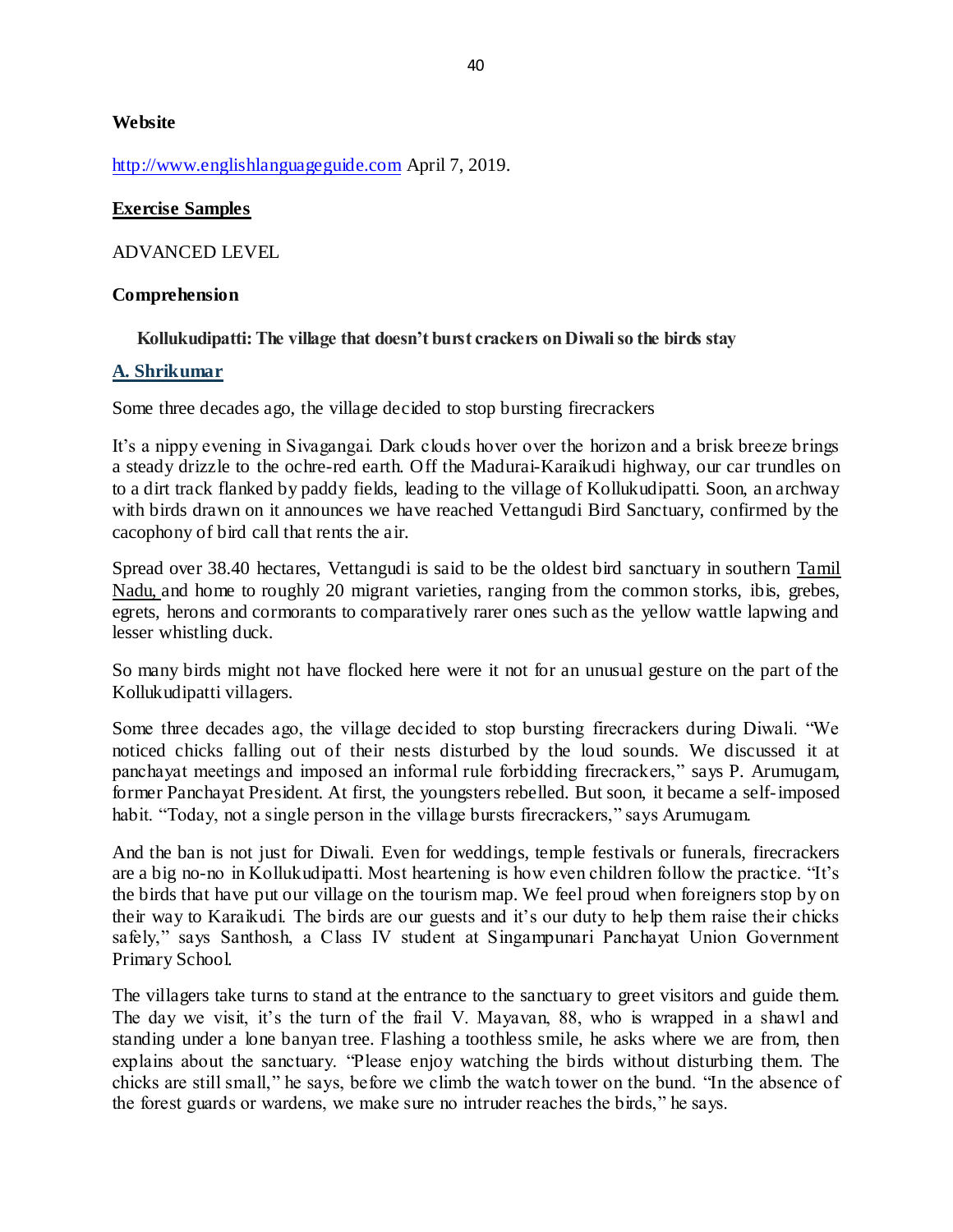With three big rain-fed tanks and centrally located on the migratory route of birds, Vettangudi is a sought-after nesting point. "The pocket attracts a wide variety of waders and water birds from September to February," says Manivannan, doctor-turned-birder, who lives in Karaikudi.

Now, the birds return to the safe haven of Vettangudi year after year. "During the annual census five years ago, we counted almost 25,000 birds," says Manivannan. This year, the numbers were considerably lower but the poor rainfall might have something to do with that, villagers say. "Rain has played truant this year, but with the arrival of the birds, we hope to get some good showers in the coming months. In September, we had huge flocks, but quite a few of them left within a week," says Mayavan.

All's not well yet. A monkey menace has recently begun, with some 30 of them taking up residence in the village. "When the waters in the tank recede, they cross over and climb up the trees in the middle and feed on the eggs," says Arumugam. "The monkeys should be translocated."

Realising how much the villagers have contributed to conservation work, the Forest Department distributes sweets during Diwali, besides fruit trees, tree guards and RO plants. An eco-tourism project is also on the anvil. "We plan to train villagers as eco-guides to ensure local participation and generate income for them," says Nihar Ranjan, Conservator of Forests, Virudhunagar Circle.

from The Hindu

- 1. What are the reasons that have prompted the villagers to undertake this initiative to safeguard the birds?
- 2. What are some of the factors causing concern at present?
- 3. Discuss the measures taken by the Forest Department as incentives, to encourage the villagers.
- 4. Do you think these measures will ensure that this place remains a permanent bird sanctuary? Comment.

**Choose ONE of the following topics and prepare a paragraph plan with 1 General Statement, 3 Specifics (each followed by an extender), and a Clincher. Using this framework write out a well-developed paragraph.**

- a. The need for wildlife sanctuaries in India
- b. The role of the common man in environmental preservation

## **Fill in the blanks with suitable words. Each blank takes one word. Avoid slang and hyphenated words.**

### **RED SAND**

Border guard Melissa Walter fumed, "Madam President's lost it." A new batch 1<sup>th</sup> 1<sup>th</sup> 10,000. "As if the country arriving. The count had crossed 10,000. "As if the country doesn't have 2\_\_\_\_\_\_\_\_\_\_\_\_\_\_\_\_\_\_\_\_\_\_\_\_\_\_\_\_\_ mouths to feed. "Officer Gerald was off-duty, so here she was, about to 'welcome' refugees. The boat arrived. She 3\_\_\_\_\_\_\_\_\_\_\_\_\_\_\_\_ on her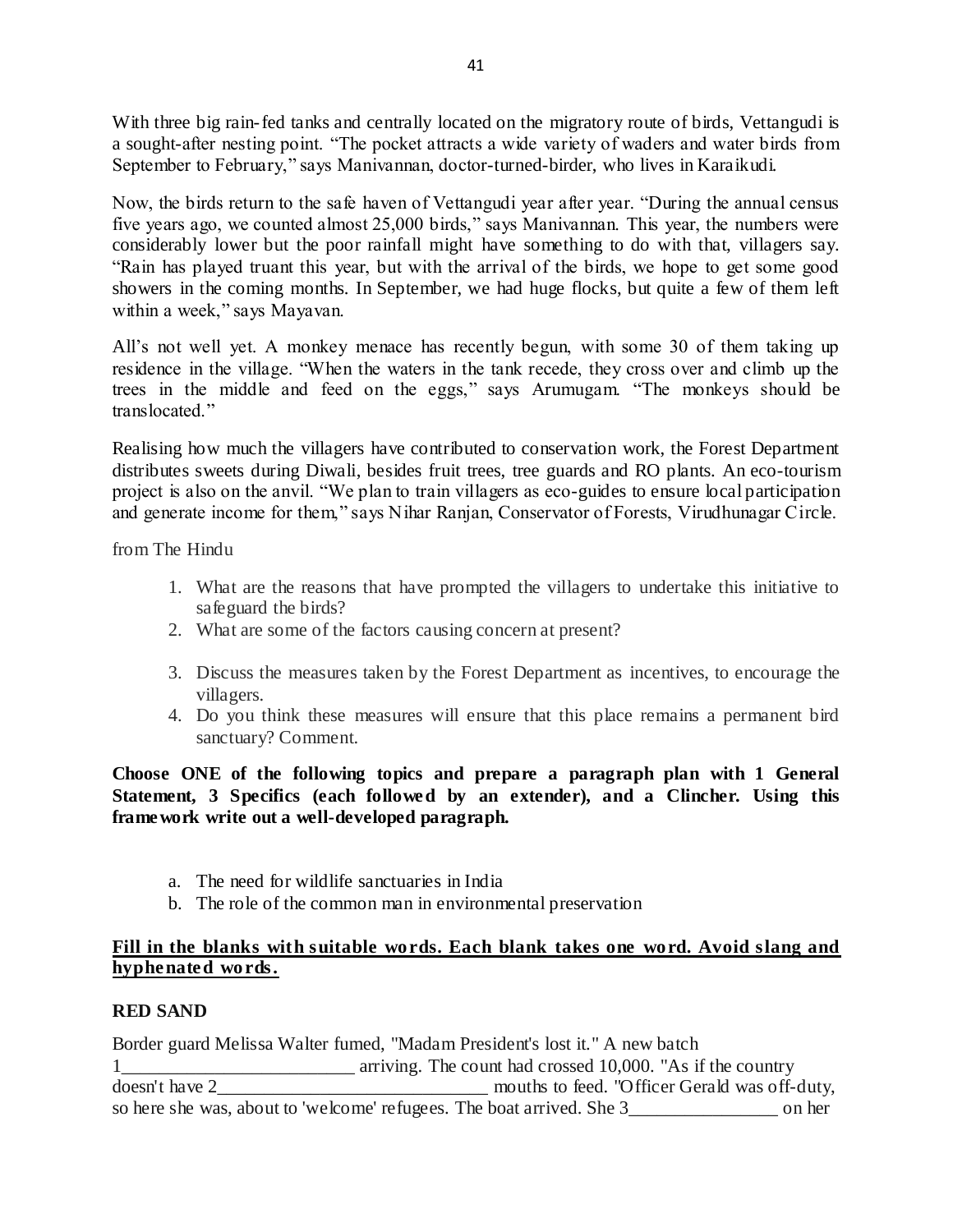best professional smile. So many people, all skinny and gaunt, teary 4 scared, with a weak gait. Clinging to the older people, the children walked on. "Look!" a boy 5\_\_\_\_\_\_\_\_\_\_\_\_\_\_\_\_\_\_, falling to his knees. "The sand is so soft here. It's not red. Can I 6\_\_\_\_\_\_\_\_\_\_\_\_\_\_\_\_\_\_\_\_\_\_ it, Mama?" he pleaded. Melissa stood still, 7\_\_\_\_\_\_\_\_ into silence.

#### **Geetha M STREET SMART**

It was 9 a.m., 26 January. The politician's car, on the way to the flag-hoisting ceremony, 8\_\_\_\_\_\_\_\_\_\_\_\_\_\_\_\_\_\_\_\_\_\_\_\_ at a red light. A 10-year-old street vendor came 9\_\_\_\_\_\_\_\_\_\_\_\_\_\_\_\_\_\_\_\_\_\_\_\_ to the car and waved the tricolour, hoping that selling one more flag will 10\_\_\_\_\_\_\_\_\_\_\_\_\_\_\_\_\_\_\_\_\_\_\_\_\_\_\_\_\_\_\_ him buy some vada pav. With no intention of buying, the politician rolled down the 11\_\_\_\_\_\_\_\_\_\_\_\_\_\_\_\_\_\_\_\_\_\_\_\_\_\_\_\_\_\_ and smirked, "Today you are selling the national 12 Today you are selling the national 12 seen you sell toys, umbrellas and kites. Is there anything you 13\_\_\_\_\_\_\_\_\_\_\_\_\_\_\_\_\_\_\_\_\_\_\_\_\_\_\_\_\_\_\_\_\_\_\_\_ not sold so far?" "Our country," the boy retorted.

# **Kalpesh Sheth**

# **INTERMEDIATE LEVEL**

Comprehension

# **1. Read the passage and answer the questions given below, in your own words:**

# **Colours of indifference** by Shiv Visvanathan

There is an unfairness to news that we must recognise. A murder in Coimbatore, no matter how dramatic, loses in intensity to a bomb blast in Mumbai. The second is more dramatic, more collective and more historical than the story of a 26-year-old painter called Santosh, murdered in broad daylight. What marked him for history was not the murder which could conscript a few inches of newspaper space but the fact that it was caught on film. It became a spectacle. A spectacle demands attention and analysis, while a silent crime would have faded easily.

What horrified people who watched the film was not the crime, but the indifference; the silence of those who watched. The murder of Santosh was brutal and blatant. A man cycling quietly is brought down and bashed to death by three assailants, all of whom allegedly belong to a criminal gang. Santosh slumps and the assailants walk away with contentment and arrogance that power over another being and his body brings.

Every bit of their cinematic act was caught on CCTV film. The age of scrutiny contributes its own vignettes to the visual sociology of our time. Once an event is caught on film, it is subject to the power of replay. Every move becomes an act of caricature in the ritual of replay. Cinema creates its own sense of vivisection as every scene is ruthlessly dissected. Often, redundancy becomes only the objectivity of repetition and replication.

More than the crime, a "standard" drama of urban life, what horrified people was the reaction of spectators. If the murder was high drama, the spectators were still life. The question everyone asked was why it was that no one protested, objected or intervened. In the ensuing analysis, the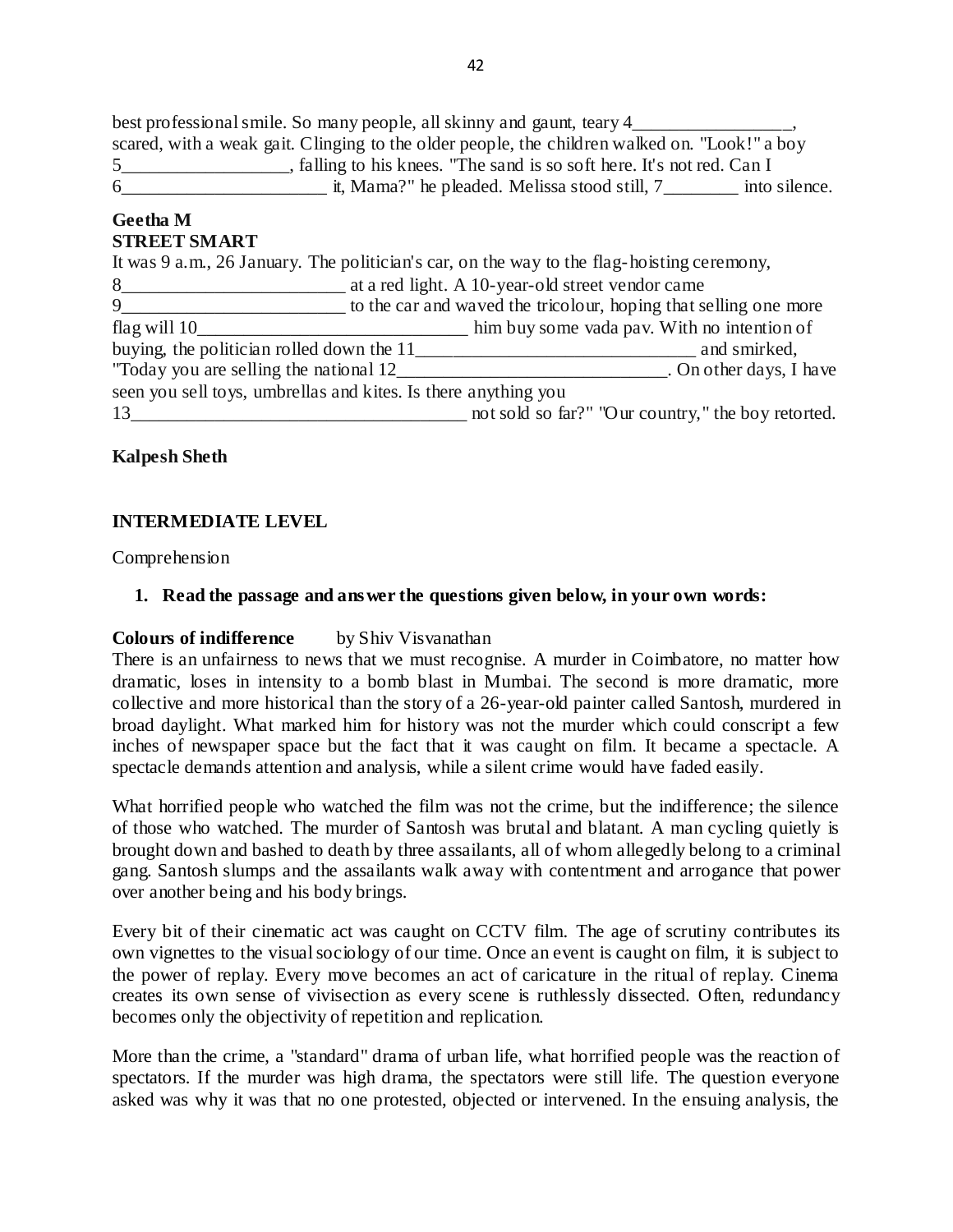murder of Santosh becomes a pretext to a new context - the silence of urban spectators. For a sociologist mired in archives and precedents, the incident invokes the classic reports of Kitty Genovese.

Kitty Genovese was a young woman walking late evening in a street in New York. A young man, her assailant stalks her and stabs her numerous times. Kitty screams, the lights of the flats all around come alive and people watch. The murderer realises no one is going to rescue her, returns and stabs Ms Genovese to death.

The Genovese murder was high scandal. A sociologist decided to investigate why people did not respond to her appeals for help. One of the staple answers his investigators got was that people felt they were watching TV. They get immobilised by that feeling. In an age where even TV is interactive, the immobility of people before a brutal act of violence mystifies even more. The first hypothesis seems to suggest that spectatorship increases curiosity while deadening the conscience.

There is a second explanation to such events offered by the psychologist Robert Lifton. Lifton talks of "psychic numbing". It is an act of desensitisation or banalisation created by the requirements of professional expertise. The language of expertise is the language of distancing. An expert's insight is a function of distance.

The question one asks is does the urban milieu create such psychological distance, where people watch but never reach out, look but never want to touch? We often respond to beggars and hawkers harassing us at traffic signals. Instead of engaging with them, we raise the window of distance or separation with the outside. It is a form of numbing, limiting our sense of engagement with the outside or we engage with it as if we are watching ourselves at a distance. The drama of alienation is complete.

There is a third possibility which is endemic to the nature of urbanism. The speed, the pressure of the city demands a neutrality, an indifference be built into our attitudes. You relate to the other in fragments or parts. The normalcy of city life demands a sense of distance, not quite numbing but an outside skin of indifference. You watched but you did not relate. The urban man was a spectator, a voyeur, a flaneur with a restless eye but not a witness. A spectator only consumed what he saw while a victim was more involved, he testified, owned up and engaged with what he saw.

Three options, Three stories, Three fables to explain the sense of what happened. Santosh died too quickly to sense the indifference around him. But we, who watch that film replay his brutal end again and again searching for some body movement, some face reacting with care and concern. Santosh, the painter died twice. First through murder, second through indifference. The second death implicates a wider circle of guilt. It involves all of us wondering what if a few had protested. The accompanying silence provides the answer.

### **(Shiv Visvanathan is a social scientist.)**

- a) In the opening paragraph why does the writer feel there is "an unfairness to news"?
- b) What are the similarities the writer sees between crime and cinema?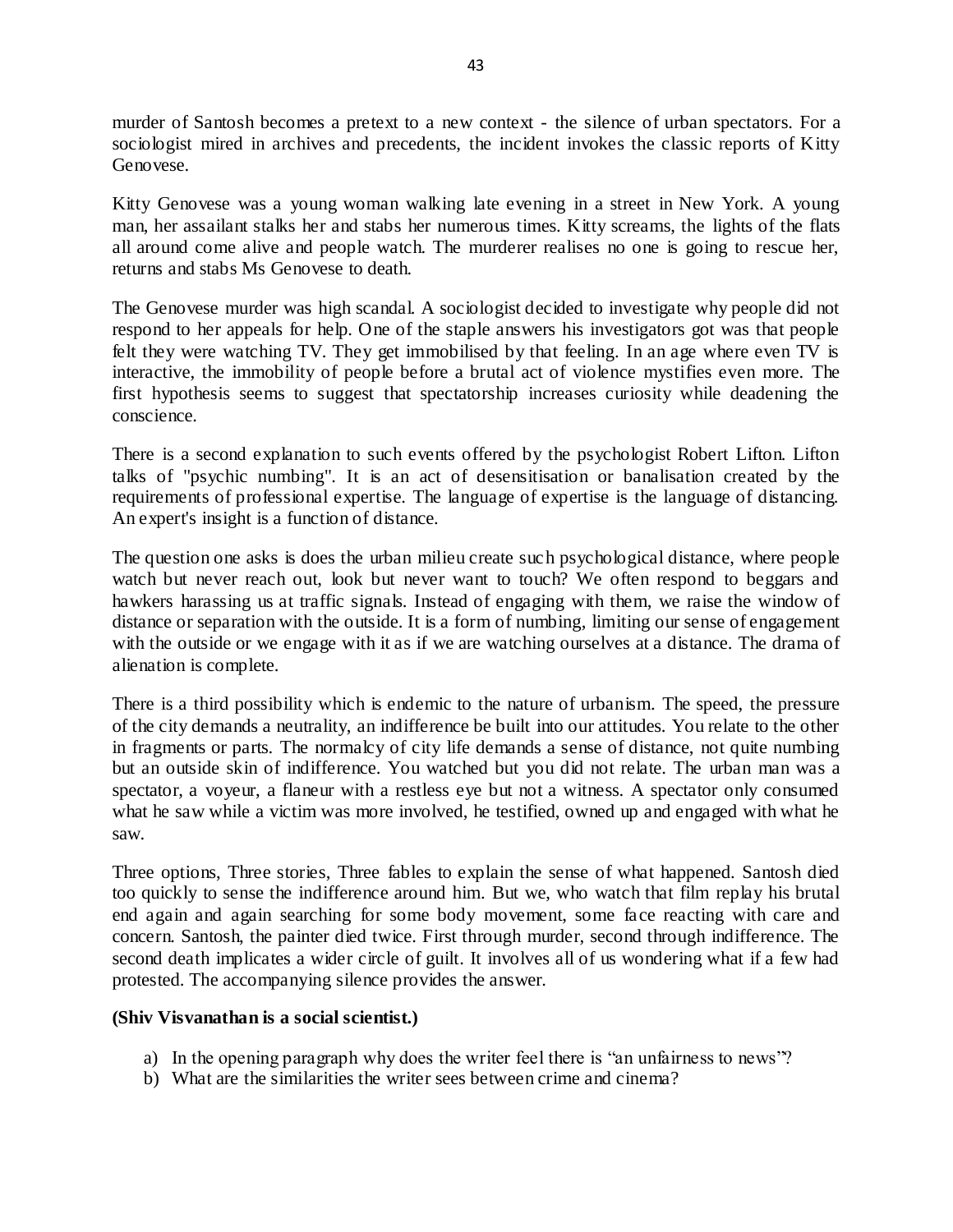- c) Explain the first hypothesis: 'spectatorship increases curiosity while deadening the conscience'.
- d) How are city life and social media responsible for psychological distancing?
- e) Explain in two or three sentences the message the writer is trying to convey through this article.
- **f)** Briefly describe an instance when you were either a victim or a silent spectator of an unpleasant experience in public. What were your observations about crowd behaviour?
- g) **Pick out single words from the passage which mean the following:**

For eg,'a man who saunters around observing society' is a **'flaneur'**

- i. visual or scene regarded in terms of its visual impact
- ii. evocative description/small portrait/illustration
- iii. exaggerated picture/description/imitation of person for grotesque effect
- iv. morally or legally wrong action causing public outrage
- v. supposition or starting point for further investigation
- vi. act of trivialising something
- vii. native to a particular place

### **2. Write a letter to the editor of News18, expressing your views on the article, "Colours of indifference" which was published in their website.**

#### **Job Application**

## **1) Write a job application letter in response to the following advertisement in The Indian Express:**

Wanted Web Content Writers. Hungryforever.com is today India's largest food blog. We cover food news, trends, reviews, restaurants, chefs, interviews and recipes in Chennai, Bangalore, Mumbai and Delhi. The candidate should be good at writing, have an eye for design and above all - know, love and understand food. He/she should be well-read, aware of popculture, and in case we weren't clear already, like eating. Fresher's are welcome. We value every contribution to our team. Travelling within the city, is an integral part of the job. We will provide travelling and communication allowances. If you'd like to be on the road to discovering great food & places to eat and write about your experiences, please send in your resume to for Social. in - Chennai, Tamil Nadu.

**Responsibilities and Duties** Writing articles on Hungry forever, Visiting Local Restaurants and places to eat Doing Face book Live Streams Writing scripts and conceptualizing Videos Managing our Instagram account **Required Experience, Skills and Qualifications** Content Writing Blogging Social Media Marketing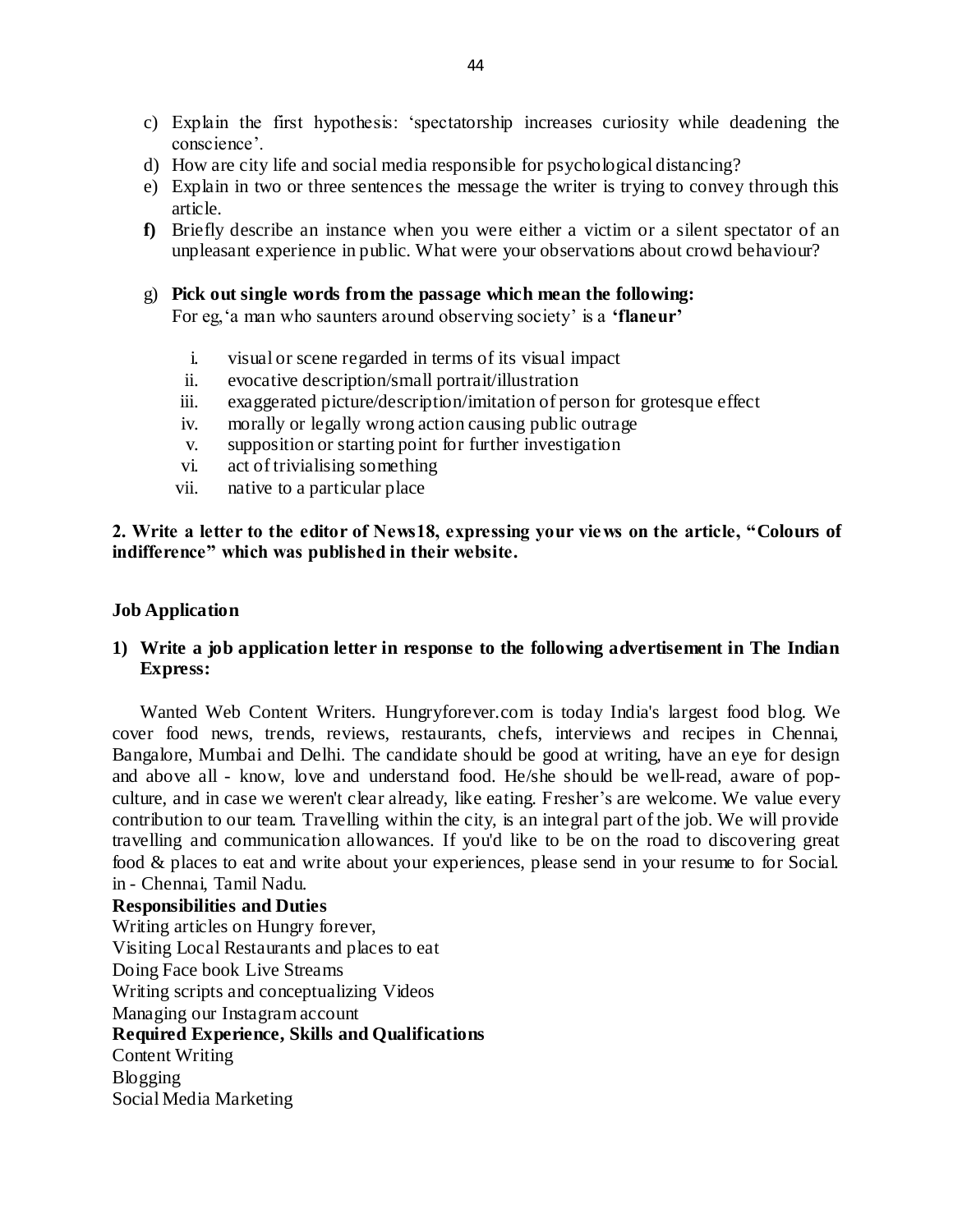Voice Over Video Production Job Type: Full-time Salary: 200,000.00 to 240,000.00 /year Experience: Content Writing: 1 year (Preferred)

# **Paragraph writing and Descriptive writing**

## **Choose ONE of the following topics and write a plan for a paragraph, comprising GS, SS, extenders and clincher. Using the same plan, write a complete paragraph.**

- a. The negative effects of online games and challenges
- b. Reviving the reading habit
- **c.** Growing popularity of online shopping

## **FUNDAMENTAL LEVEL**

### **Comprehension**

### **Read the following passage and answer the questions that follow.**

A young man named Bill was about to finish high school. Bill's family was very rich. It was the custom in that family for the parents to give a car to their children when they finished high school.

Bill and his father spent many months choosing cars. The week before he graduated from high school, Bill finally decided the car he wanted his father to buy for him. Bill was sure that on the day of his graduation, the car would belong to him. He waited with a lot of excitement for his graduation day.

But on the day before his graduation, Bill was shocked by what his father did. Instead of a car key, Bill's father gave him a Bible. Bill was so angry that he threw the Bible down, and walked out of the house. He never saw his father again, nor did he speak to him again.

Many years later, Bill came home for his father's funeral. As he was going through the things that belonged to his father, he came across the Bible that his father had given him. He wiped the dust off the Bible and opened it. Inside, he found a cheque dated the day of his graduation. The cheque was for the exact amount he needed to buy his car.

- 1. What was the usual practice in Bill's family?
- 2. Why was Bill excited?
- 3. What did Bill do when his father gave him the Bible?
- 4. What happened to the relationship between Bill and his father?
- 5. What did Bill find when he came back home many years later?
- 6. What do you think is the most important idea in this story? Why?
- 7. Give a suitable title for the story.